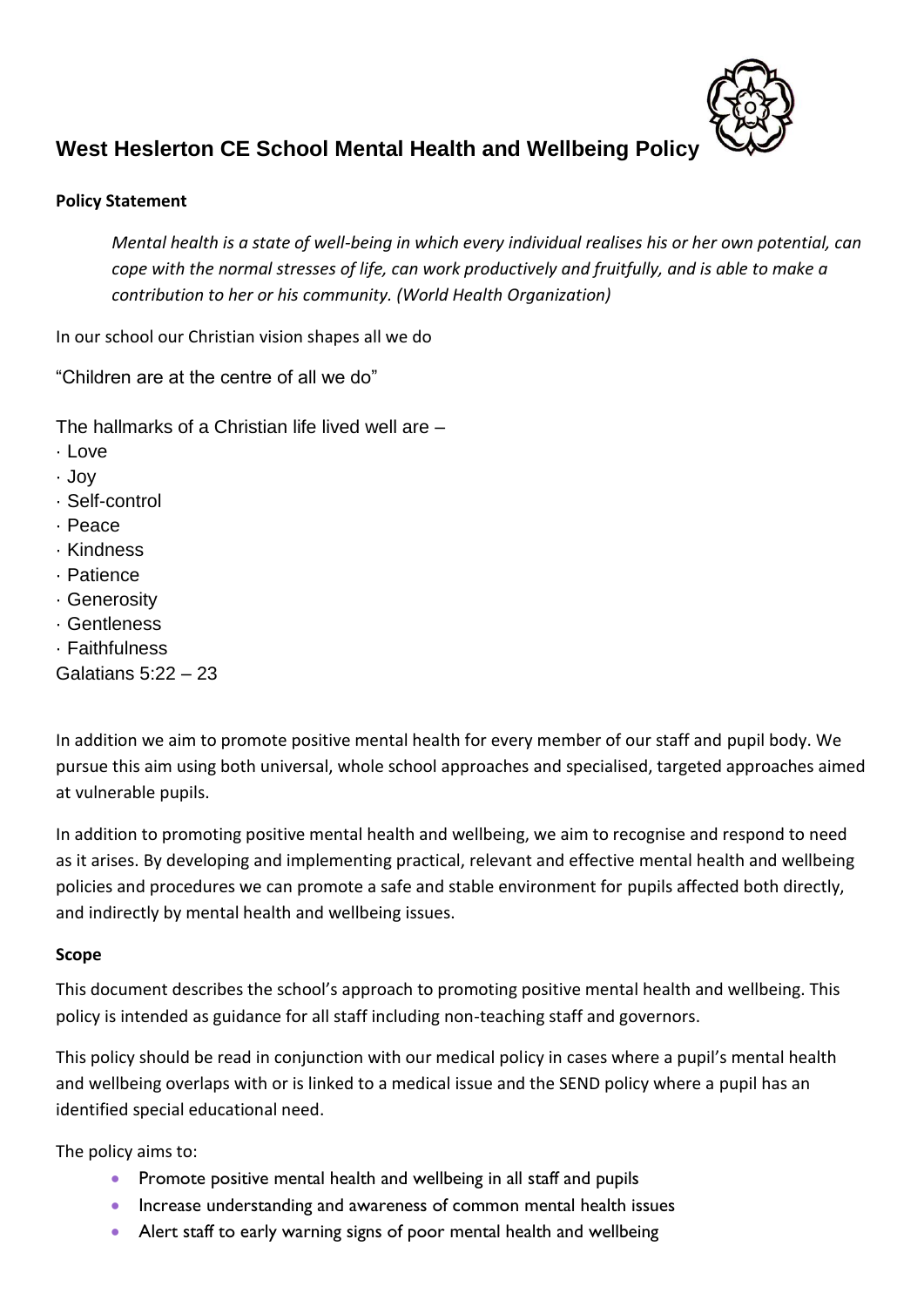- Provide support to staff working with young people with mental health and wellbeing issues
- Provide support to pupils suffering mental ill health and their peers and parents/carers

### **Lead Members of Staff**

Whilst all staff have a responsibility to promote the mental health of pupils. Staff with a specific, relevant remit include:

Rachel Wells - Designated Child Protection / Safeguarding Officer Helen Wardell - Mental Health and Emotional Wellbeing Lead / Pastoral Lead Rachel Wells - CPD Lead / Lead First Aider

Any member of staff who is concerned about the mental health or wellbeing of a pupil should speak to the Mental Health Lead in the first instance. If there is a fear that the pupil is in danger of immediate harm then the normal child protection procedures should be followed with an immediate referral to the Designated Child Protection Office staff or the head teacher. If the pupil presents a medical emergency then the normal procedures for medical emergencies should be followed, including alerting the first aid staff and contacting the emergency services if necessary.

Where a referral to CAMHS is appropriate, this will be led and managed by Rachel Wells, SENCo/Safeguarding Officer. Guidance about referring to CAMHS and necessary contact details is provided in the Child Protection policy.

### **Individual Care Plans**

**.** 

It is helpful to draw up an individual care plan for pupils causing concern or who receives a diagnosis pertaining to their mental health. This should be drawn up involving the pupil, the parents and relevant health professionals. This can include:

- Details of a pupil's condition
- Special requirements and precautions
- Medication and any side effects
- What to do, and who to contact in an emergency
- The role the school can play

### **Teaching about Mental Health and Wellbeing**

The skills, knowledge and understanding needed by our pupils to keep themselves and others physically and mentally healthy and safe are included as part of our developmental PSHE curriculum.

The specific content of lessons will be determined by the specific needs of the cohort we're teaching but there will always be an emphasis on enabling pupils to develop the skills, knowledge, understanding, language and confidence to seek help, as needed, for themselves or others.

We will follow the PSHE Association Guidance<sup>1</sup>to ensure that we teach mental health and emotional wellbeing issues in a safe and sensitive manner which helps rather than harms.

<sup>&</sup>lt;sup>1</sup> Teacher Guidance: Preparing to teach about mental health and emotional wellbeing URL= [https://www.pshe-association.org.uk/curriculum-and](https://www.pshe-association.org.uk/curriculum-and-resources/resources/guidance-preparing-teach-about-mental-health-and)[resources/resources/guidance-preparing-teach-about-mental-health-and](https://www.pshe-association.org.uk/curriculum-and-resources/resources/guidance-preparing-teach-about-mental-health-and) (accessed 02.02.2018)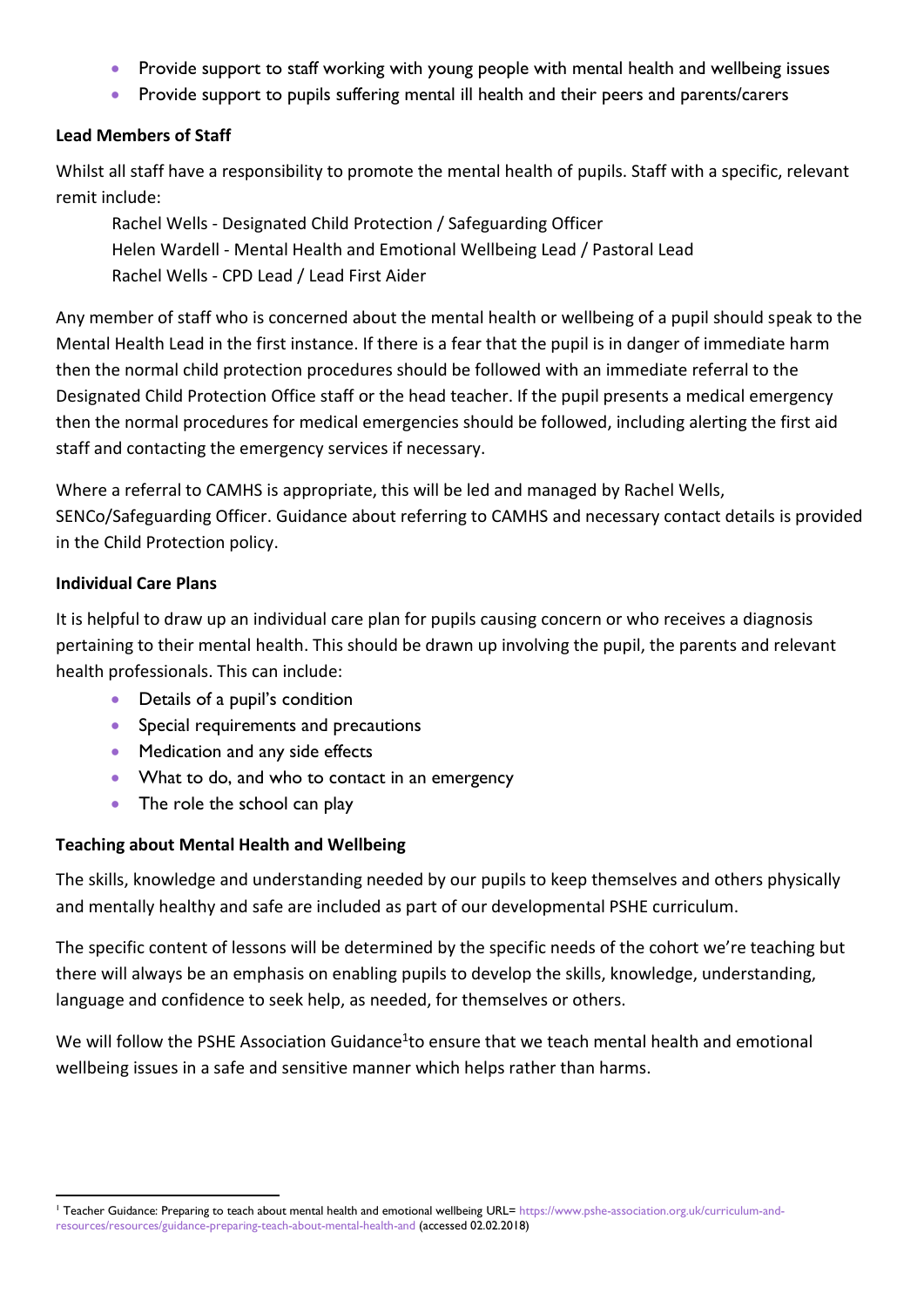## **Signposting**

We will ensure that staff, pupils and parents are aware of sources of support within school and in the local community.

We will display relevant sources of support in communal areas and toilets and will regularly highlight sources of support to pupils within relevant parts of the curriculum. Whenever we highlight sources of support, we will increase the chance of pupil help-seeking by ensuring pupils understand:

- What help is available
- Who it is aimed at
- How to access it
- Why to access it
- What is likely to happen next

## **Warning Signs**

School staff may become aware of warning signs which indicate a pupil is experiencing mental health or emotional wellbeing issues. These warning signs should always be taken seriously and staff observing any of these warning signs should communicate their concerns with Helen Wardell, our Mental Health and Emotional Wellbeing Lead.

Possible warning signs include:

- Physical signs of harm that are repeated or appear non-accidental
- Changes in eating / sleeping habits
- Increased isolation from friends or family, becoming socially withdrawn
- Changes in activity and mood
- Lowering of academic achievement
- Talking or joking about self-harm or suicide
- Abusing drugs or alcohol
- Expressing feelings of failure, uselessness or loss of hope
- Changes in clothing e.g. long sleeves in warm weather
- Secretive behaviour
- Skipping PE or getting changed secretively
- Lateness to or absence from school
- Repeated physical pain or nausea with no evident cause
- An increase in lateness or absenteeism

## **Managing disclosures**

A pupil may choose to disclose concerns about themselves or a friend to any member of staff so all staff need to know how to respond appropriately to a disclosure.

If a pupil chooses to disclose concerns about their own mental health or that of a friend to a member of staff, the member of staff's response should always be calm, supportive and non-judgemental.

Staff should listen, rather than advise and our first thoughts should be of the pupil's emotional and physical safety rather than of exploring 'Why?' For more information about how to handle mental health disclosures sensitively see the Child Protection Policy.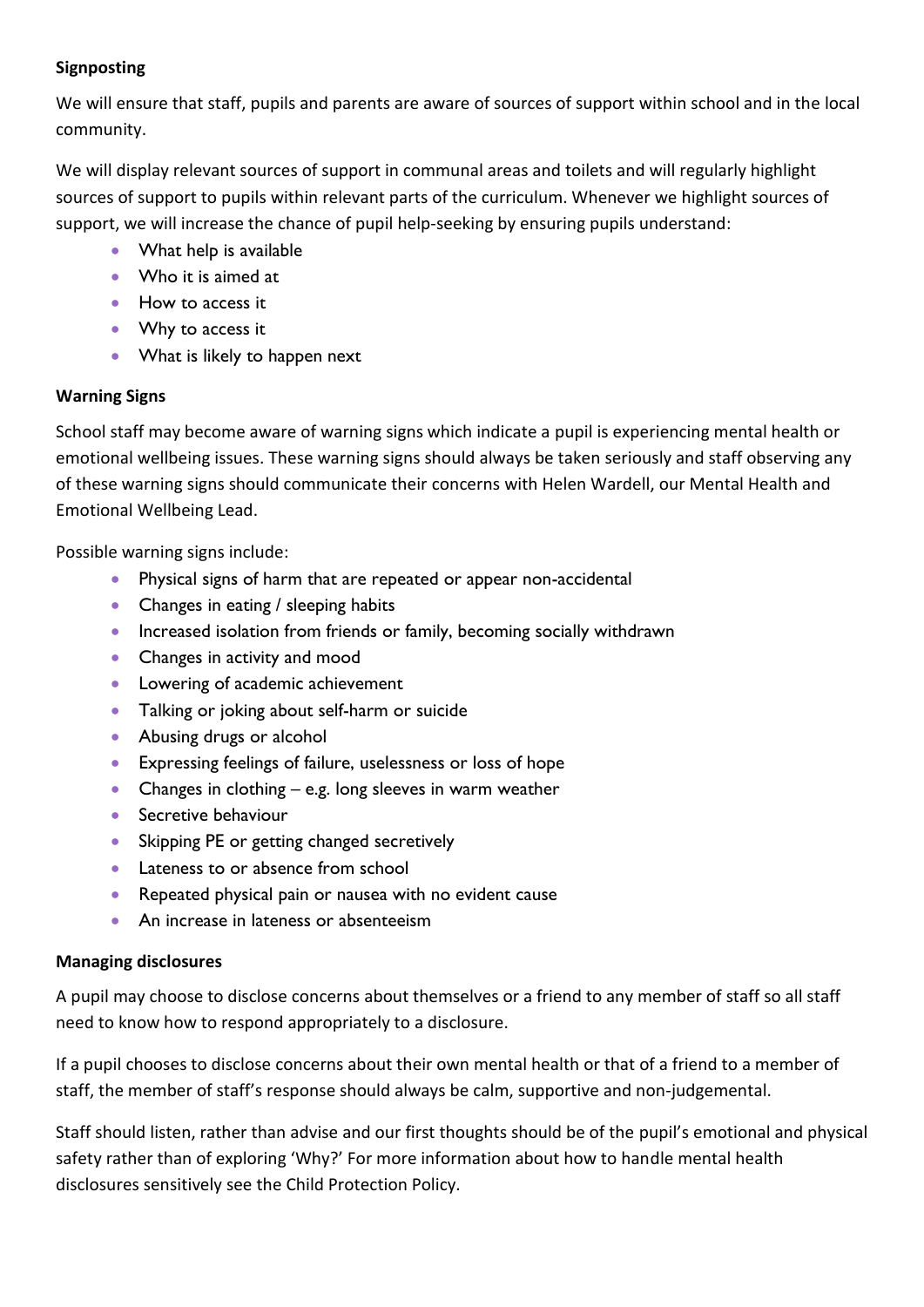All disclosures should be recorded in writing and held on the pupil's confidential file. This written record should include:

- Date
- The name of the member of staff to whom the disclosure was made
- Main points from the conversation
- Agreed next steps

This information should be shared with the mental health lead, Helen Wardell, who will share this with the Headteacher where appropriate to offer support and advice about next steps.

## **Confidentiality**

We should be honest with regards to the issue of confidentiality. If we it is necessary for us to pass our concerns about a pupil on then we should discuss with the pupil:

- Who we are going to talk to
- What we are going to tell them
- Why we need to tell them

We should never share information about a pupil without first telling them. Ideally, we would receive their consent, though there are certain situations when information must always be shared with another member of staff and / or a parent. Particularly if a pupil is in danger of harm.

It is always advisable to share disclosures with a colleague, usually the Mental Health and Emotional Wellbeing Lead Helen Wardell, this helps to safeguard our own emotional wellbeing as we are no longer solely responsible for the pupil, it ensures continuity of care in our absence and it provides an extra source of ideas and support. We should explain this to the pupil and discuss with them who it would be most appropriate and helpful to share this information with.

Parents should be informed if there are concerns about their mental health and wellbeing and pupils may choose to tell their parents themselves. If this is the case, the pupil should be given 24 hours to share this information before the school contacts parents. We should always give pupils the option of us informing parents for them or with them.

If a child gives us reason to believe that there may be underlying child protection issues, parents should not be informed, but the child protection office Rachel Wells, must be informed immediately.

## **Working with Parents**

Where it is deemed appropriate to inform parents, we need to be sensitive in our approach. Before disclosing to parents we should consider the following questions (on a case by case basis):

- Can the meeting happen face to face? This is preferable.
- Where should the meeting happen? At school, at their home or somewhere neutral?
- Who should be present? Consider parents, the pupil, other members of staff.
- What are the aims of the meeting?

It can be shocking and upsetting for parents to learn of their child's issues and many may respond with anger, fear or upset during the first conversation. We should be accepting of this (within reason) and give the parent time to reflect.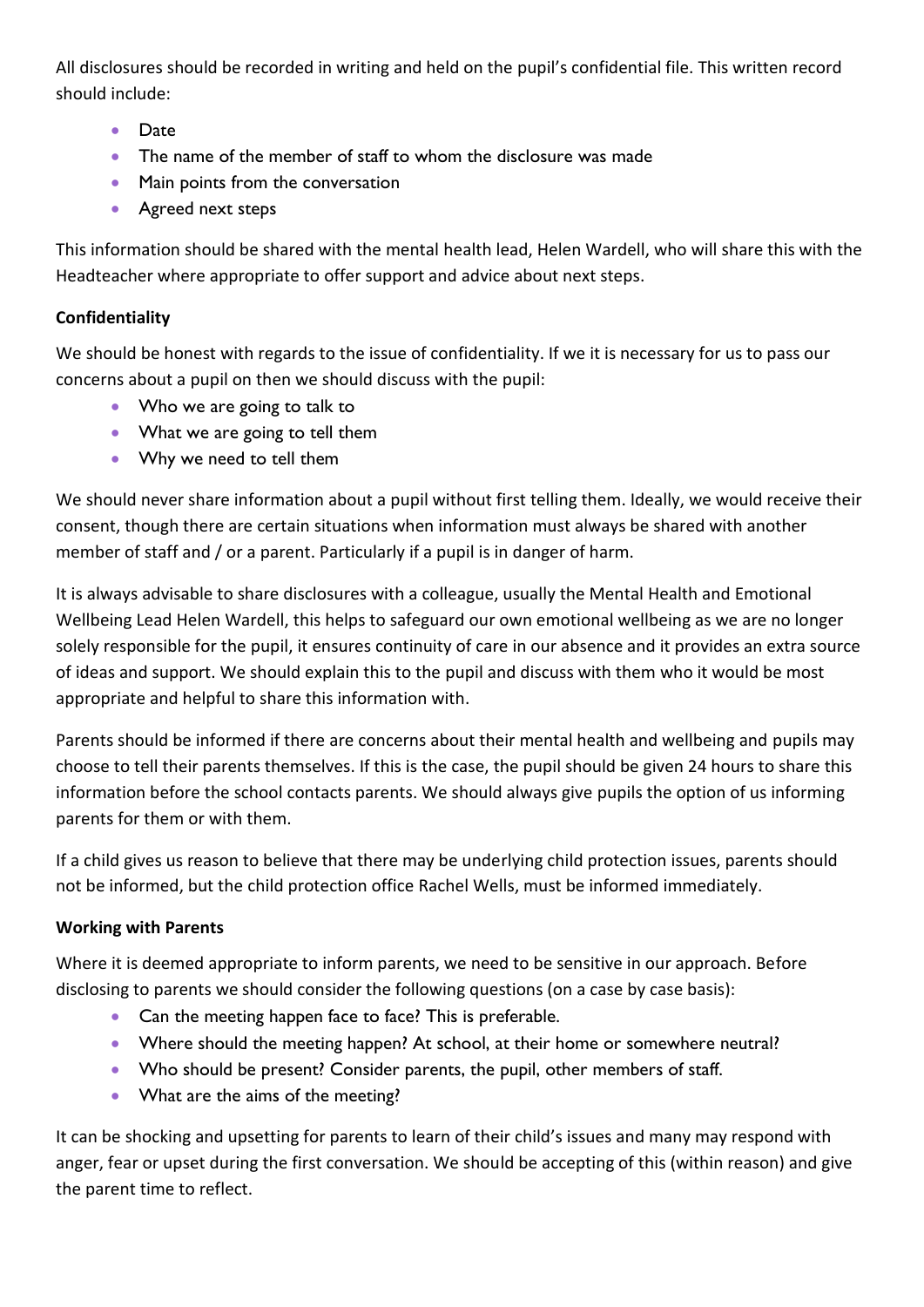We should always highlight further sources of information and give them leaflets to take away where possible as they will often find it hard to take much in whilst coming to terms with the news that you're sharing. Sharing sources of further support aimed specifically at parents can also be helpful too e.g. parent helplines and forums.

We should always provide clear means of contacting us with further questions and consider booking in a follow up meeting or phone call right away as parents often have many questions as they process the information. Finish each meeting with agreed next step and always keep a brief record of the meeting on the child's confidential record.

## **Working with All Parents**

Parents are often very welcoming of support and information from the school about supporting their children's emotional and mental health. In order to support parents we will:

- Highlight sources of information and support about common mental health issues on our school website
- Ensure that all parents are aware of who to talk to, and how to get about this, if they have concerns about their own child or a friend of their child
- Make our mental health policy easily accessible to parents
- Share ideas about how parents can support positive mental health in their children through our regular information evenings
- Keep parents informed about the mental health topics their children are learning about in PSHE and share ideas for extending and exploring this learning at home

## **Supporting Peers**

When a pupil is suffering from mental health issues, it can be a difficult time for their friends. Friends often want to support but do not know how. In the case of self-harm or eating disorders, it is possible that friends may learn unhealthy coping mechanisms from each other. In order to keep peers safe, we will consider on a case by case basis which friends may need additional support. Support will be provided either in one to one or group settings and will be guided by conversations by the pupil who is suffering and their parents with whom we will discuss:

- What it is helpful for friends to know and what they should not be told
- How friends can best support
- Things friends should avoid doing / saying which may inadvertently cause upset
- Warning signs that their friend help (e.g. signs of relapse)

Additionally, we will want to highlight with peers:

- Where and how to access support for themselves
- Safe sources of further information about their friend's condition
- Healthy ways of coping with the difficult emotions they may be feeling

## **Training**

As a minimum, all staff will receive regular training about recognising and responding to mental health issues as part of their regular child protection training in order to enable them to keep pupils safe.